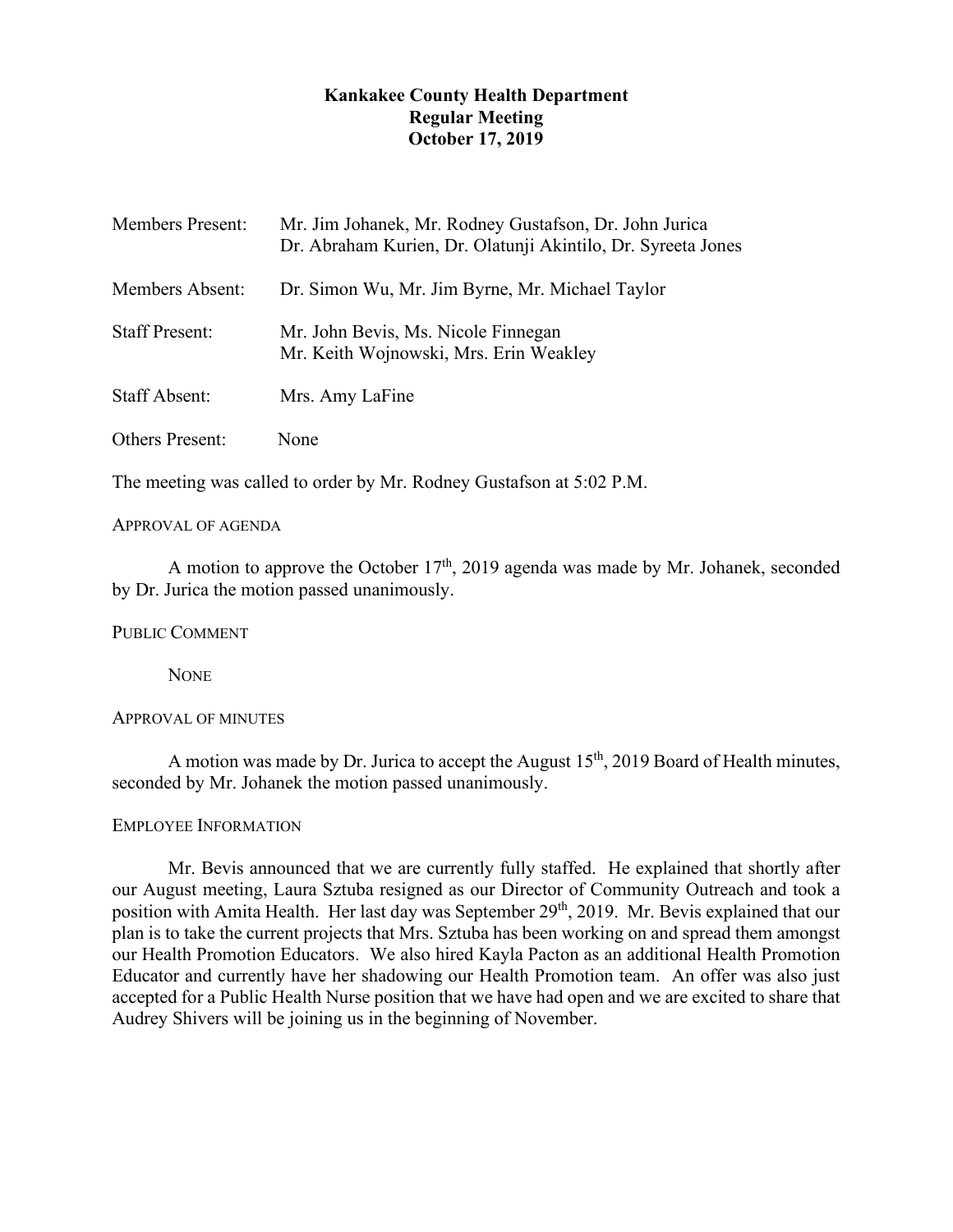## DIVISION REPORTS

## *Client Services*

Mr. Bevis shared that Mrs. LaFine had a previous commitment tonight and he would be sharing on behalf of Client Services. Mr. Bevis announced that we had our WIC Quality Site Review the week of August  $26<sup>th</sup>$ - 30<sup>th</sup>. Our review went very well, and we have a short action plan of followup. Our surveyor was very complimentary of our case managers work and Glynis's leadership of the program.

Mr. Bevis also shared that we currently have two nursing students interning with us in client services, Tiana Tucker Esparza from Olivet University and Danielle Gilbert from Des Moines University.

## *Environmental Health*

Mr. Wojnowski updated the Board on our recent positive West Nile Virus case. He explained that this was a probable case and after speaking directly with the CDC they consider a probable case a positive case. At the time this was recorded, it was the third human case of West Nile Virus in all of Illinois. We are currently up to fourteen cases in Illinois now. Mr. Wojnowski also shared that he has done several radio interviews regarding the case and the public has been made aware. As far as the Vector Program, our last day was October 14<sup>th</sup>, 2019. We tested over one hundred and twenty-five batches, as well as three birds that all tested negative for the virus.

Mr. Wojnowski also presented the Board with the Food License Fee Increase as well as a change to the time for reinspection's from 24 hours to 72 hours to allow for flexibility and weekends, which explains that every five years we try and review our fee schedule and policies. In addition to that, he explained that we are now required to go back to these sites multiple times with the new law that has gone into effect. Mr. Wojnowski explained that the chart explains the proposed fee structure and we feel it is justified based on the hours that go into these inspections as well as the research we have done on what other counties are charging. The Board suggested that we try and evaluate our fees more routinely than every five years so that it becomes more of a yearly process. Dr. Akintilo made a motion to approve the Food License Fee Increase, seconded by Dr. Kurien the motion passed unanimously. Mr. Bevis explained that the next step is now the Executive Committee, if that is approved then it will go to Full County Board in November to be voted on. Renewal notices go out in December and if approved this fee increase would take effect FY20.

## *Administrator's Report*

Mr. Bevis announced to the Board that he was featured in the Daily Journal after he was contacted by David Giuliani, who explained that he wanted to do an article about his involvement in the community and his role as Public Health Administrator. Mr. Giuliani explained that he has noticed Mr. Bevis active in the community attending meetings and speaking out on behalf of the Health Department. Overall, Mr. Bevis shared that he felt that the article did a good job explaining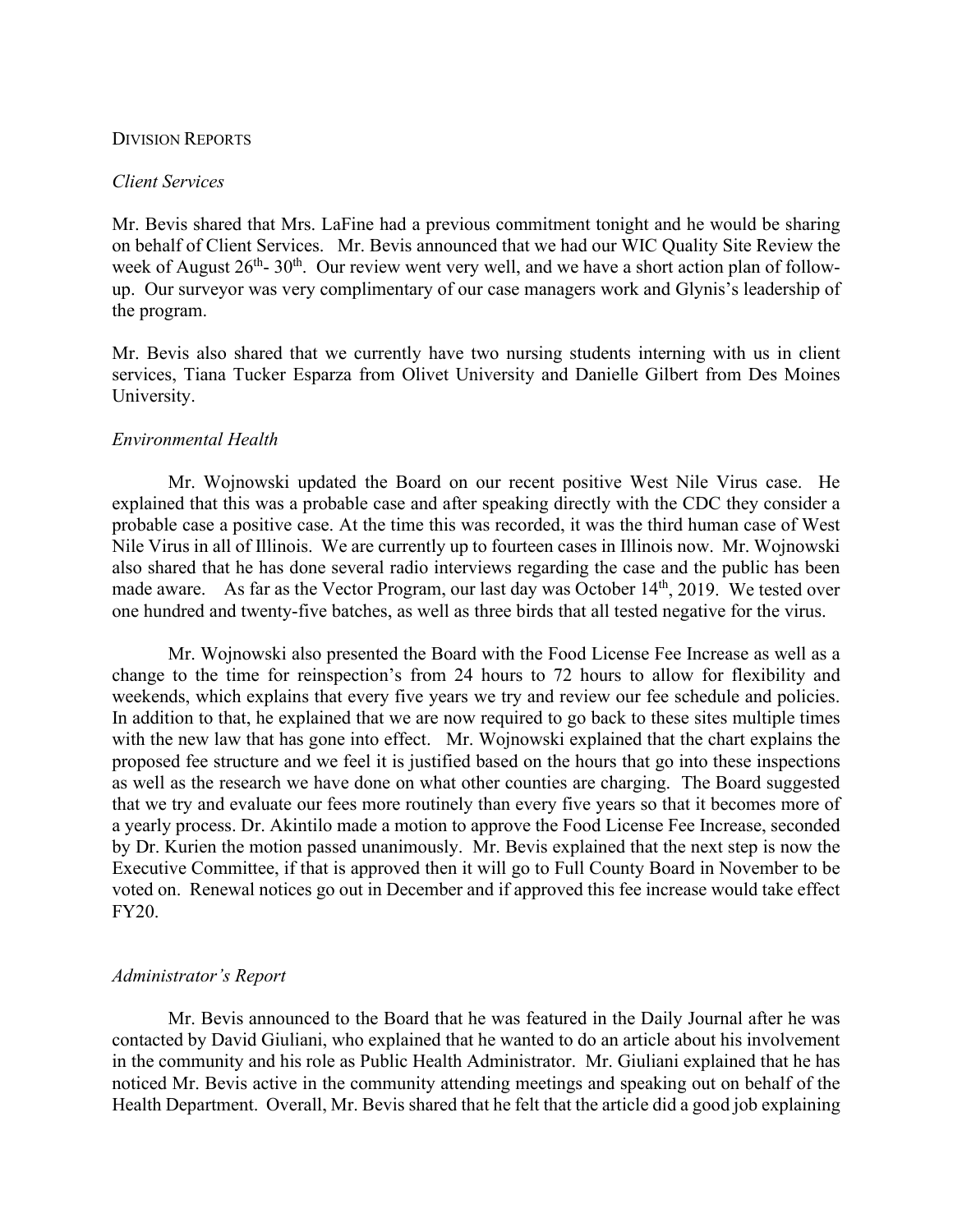his role as Administrator, except for one misprint that stated he was a Republican Libertarian.

Mr. Bevis also shared that he has started attending meetings in relation to the zoning and planning of dispensary placement in Kankakee County. Mr. Bevis expressed his concerns with the Board and explained he doesn't feel it is good to allow this. He also wanted to clarify that he is not speaking against the law, or against medical marijuana. The issue is recreational marijuana and allowing a dispensary for the sale of marijuana. Mr. Bevis then said he feels he is presenting the public health aspect by educating the public on what can and has happened based on states that it has already negatively impacted and the statistics currently out there. Mr. Bevis also stated that he believes the city of Kankakee, as well as the Village of Bradley may allow these, however the County and Village of Bourbonnais has yet to approve them.

Mr. Gustafson stated that he thinks it is a good idea that Mr. Bevis is presenting information from other states of the negative effects it has already had. Mr. Gustafson also suggested that the Board is all on the same page regarding the issue and stand behind Mr. Bevis with their approval to go out and speak against the issue. Dr. Akintilo agreed that it is our obligation to tell the public and the Board of Health agreed.

Mr. Bevis also shared that the Health Department would be participating in the Countywide Active Shooter Drill with the hospitals on October 24<sup>th</sup>, 2019. This will involve us participating in an active shooter drill, role playing, and helping with the re-unification process.

## ADMINISTRATIVE REPORTS

### *Financial Status*

Mrs. Weakley announced that for August 2019 we should be at 75% of the year. As you can see, revenues were at 71.26% and expenses were at 76.21%. We did receive quite a bit of grant revenue in August (\$172,346.17) and a smaller portion of our property tax distribution from July (43,393.80), but our fees are still lagging due to clinic services and immunizations being under budget. We have voiced our concerns and are looking into how to maximize the dollars we are getting as well as how to increase the numbers we get walking through the door to receive our services. August was also a higher month than usual for expenses due to it being a three payroll month.

For September 2019, we received another large chunk of property tax money, bringing our total to \$457,222.30 of the projected \$493,672. We haven't received another distribution yet in October, but we should be receiving at least one more distribution for the year, and that should come close to the budgeted amount for the year. For September, we should be at 83.3% of the year, revenues are at 82.13% and expenses are at 83.46%. We are right on track for expenses and do have approximately \$45,000 still outstanding from grants that ended in June 2019. There is also \$43,000 still in the queue for the Comptroller's office which has already been approved from IDPH and just has to be released to us as payment from the Comptroller. There is also \$55,000 outstanding in Match Money, which reports have been filled out and submitted for, so we anticipate receiving that money as well.

As of the end of September, we have \$1,008,664.39 in IPTIP, and we now have \$1,004,796.47 in the money market that we opened in June. We are now earning about \$2500 in interest per month for just the IPTIP, as well as \$3000-3500 with the two invested accounts.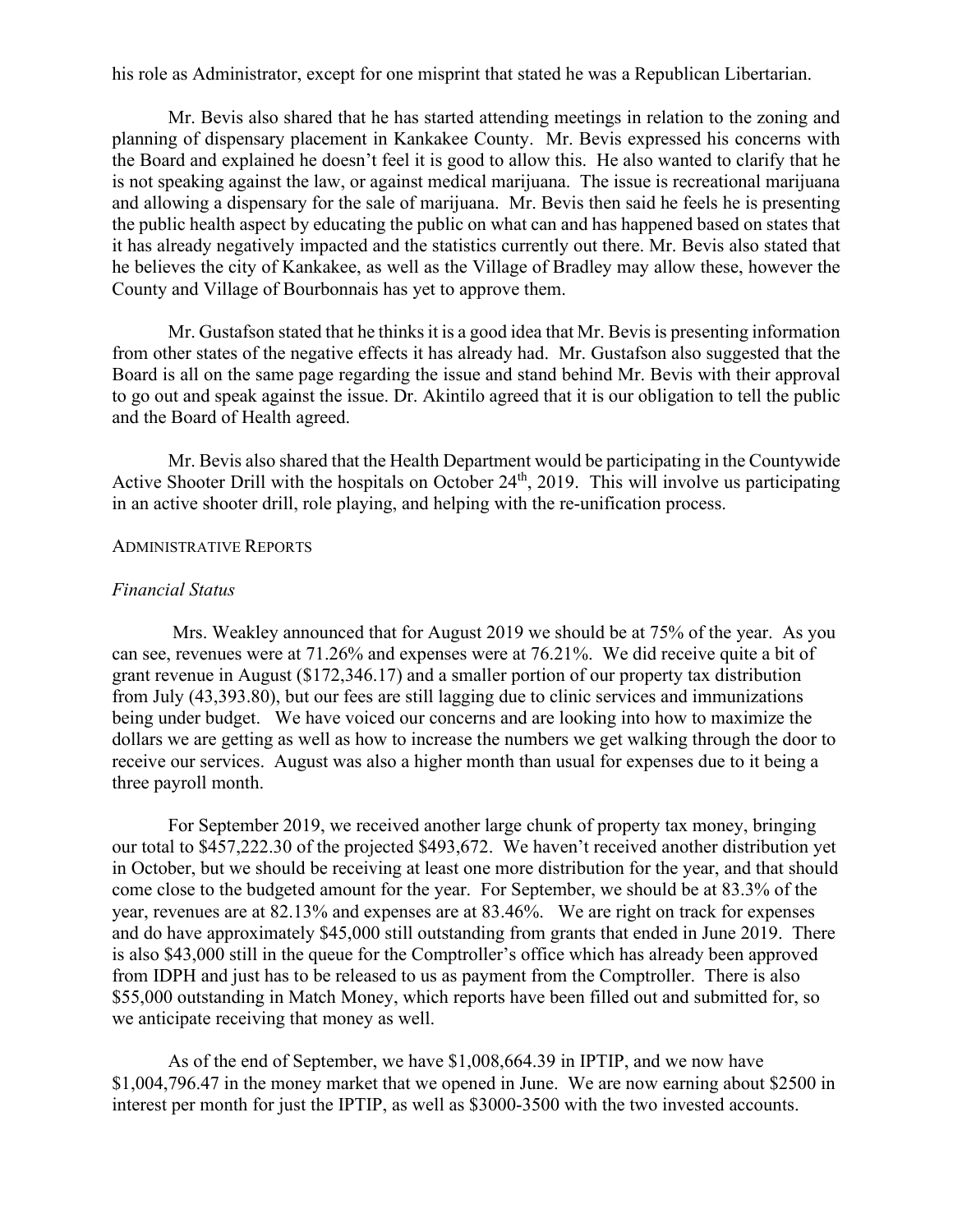Dr. Jurica made a motion to approve the August and September 2019 Financial Reports, seconded by Dr. Akintilo the motion passed unanimously.

Mrs. Weakley also presented to the Board that we have a small breastfeeding account that currently has old signors listed on the account. The signors listed are the previous administrator, as well as a former hospital employee as it used to be a coalition. There is approximately \$2100 in the account and we need to update the signors so that we can decide what we can do with it in relation to breastfeeding within our Client Services Department. Dr. Jurica made a motion to approve updating the signors to Mr. John Bevis, the current Administrator, and Mr. Rodney Gustafson, the current Board of Health President. The motion was then seconded by Mr. Johanek and passed unanimously.

OLD BUSINESS

#### EXECUTIVE SESSION

## New Business

Mr. Bevis presented the Child Passenger Safety Seat Distribution policy to the Board, this is in relation to some of our staff members who have recently been trained on the safety seat installation and we created this policy to specifically describe the procedure for when our clients need car seats and the requirements we follow in regards to those needs. This policy would take effect as of November 1<sup>st</sup>, 2019 if approved. Mr. Johanek made a motion to approve the Child Passenger Safety and Seat Distribution policy, seconded by Dr. Kurien the motion passed unanimously.

Mr. Bevis then explained to the Board that we had a heating unit replaced and there have been some issues with the replacement. The situation started a few months back after we had a bad storm and our generator ran for three days straight. After being unsure why the Maternal Child Health suite was so hot, we discovered that their unit had in fact failed and needed to be replaced. This had already been put in the budget to replace and it was beyond our ability to make any repairs to try and make it work. During the installation process of the new unit, one of the workers hit one of the condenser lines. Mr. Bevis explained that because we were unaware of what that meant, he contacted Mr. Pat O'Connell who then contacted Glade so that he could better understand the situation. Mr. O'Connell then informed us that the unit would still be covered under the original one year warranty, as well as Glade providing an additional year warranty and a five year warranty on the actual repair. Glade also repaired the unit onsite and it is fully functional at this time. Mr. Bevis then explained that we have yet to pay the bill because we wanted the Board's approval that they felt this was a fair deal based on the extended warranty that Glade would provide due to the error. The Board unanimously agreed that they were okay with keeping the unit.